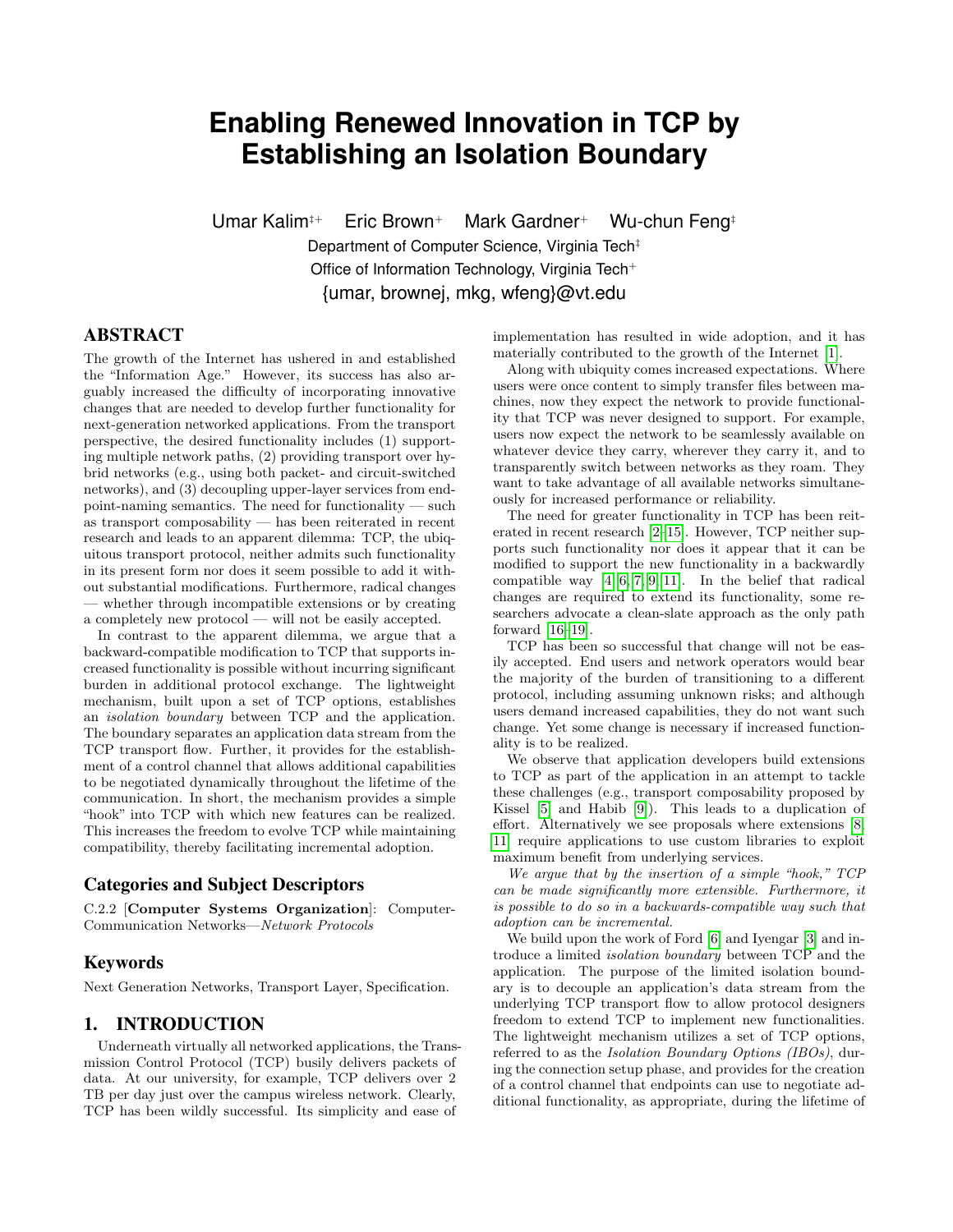the connection. Since the presence or absence of the new options at connection setup time indicates whether or not a stack implements the extension mechanism, adoption can be incremental. Connection setup falls back to legacy behavior if either stack fails to recognize the new options.

The remainder of the paper is organized as follows: Section [2](#page-1-0) discusses related work. Section [3](#page-1-1) presents the proposed modification to TCP, discusses how it maintains backwards compatibility while enabling renewed innovation, outlines how new capabilities can be implemented using the mechanism, and ends with a critical analysis of the approach. We conclude in Section [5](#page-5-13) with suggestions for further work.

## <span id="page-1-0"></span>2. RELATED WORK

Network researchers have identified challenges with the TCP specification that inhibit our ability to evolve the protocol stack to allow richer functionality. Among prominent efforts are those by Kissel and Brown [\[5,](#page-5-10) [7\]](#page-5-5), Ford [\[8\]](#page-5-11), Habib [\[9\]](#page-5-6), Mahieu [\[10\]](#page-5-14), Salz [\[11\]](#page-5-7), Snoeren [\[12,](#page-5-15) [13,](#page-5-16) [20\]](#page-5-17), Landfeldt [\[14\]](#page-5-18) and Maltz [\[15\]](#page-5-2); the most recent being that of Iyengar [\[3\]](#page-5-12) and Ford [\[2,](#page-5-1) [4,](#page-5-3) [6\]](#page-5-4). Much of the related research addresses individual problems that need to be solved; be it providing support for fault tolerance using multiple network paths (e.g., Salz [\[11\]](#page-5-7)), providing support for mobility (e.g., Snoeren [\[12\]](#page-5-15)), developing abstractions to decouple the bind-ing of transport endpoints<sup>[1](#page-1-2)</sup> to entity names (e.g., Ford [\[6\]](#page-5-4)), or employing diverse transports longitudinally over the Internet path (e.g., Brown [\[7\]](#page-5-5)). In addition, all the above work indicates that significant modifications to TCP are required (e.g., modifications to the sockets API which may break legacy applications). Others have argued that it is imperative that a clean-slate approach be adopted [\[16](#page-5-8)[–19\]](#page-5-9).

The papers most closely related to ours are [\[2–](#page-5-1)[4,](#page-5-3) [6\]](#page-5-4). Ford et al. [\[2\]](#page-5-1) suggest using TCP options to compose an application stream from multiple transport flows. These transport flows may then be mapped onto different network paths (if available). Iyengar et al. [\[3,](#page-5-12) [4,](#page-5-3) [6\]](#page-5-4) discuss a logical refactoring of the transport layer to form the semantic, isolation, flow, and endpoint sub-layers in an architecture they refer to as Transport Next Generation  $(Tng)$ , as shown in Figure [1.](#page-1-3) The refactoring highlights the fact that over time a variety of roles have been coalesced into the transport layer. These roles may be broadly classified as follows: the identification of transport endpoint; performance-related functions such as congestion control; mapping of transport endpoint to entity; and end-to-end semantic functions such as data ordering.

Our proposed modifications are between the transport and application layers in the TCP stack, corresponding to the boundary between the flow and isolation sub-layers in the Tng architecture. The isolation boundary decouples the application data stream from the TCP flow in a backwardcompatible manner. This decoupling, along with the setup of a control channel, paves the way for substantial extensions to TCP. While this work does not address any of the aforementioned individual problems directly, it creates a framework upon which solutions can be composed.

Examples of these extensions may be composing an application stream from multiple transport flows or setting up a hybrid transport along the Internet path. We maintain that the isolation boundary defined in this paper is a suit-



<span id="page-1-3"></span>Figure 1: The Isolation Boundary in the Context of the TCP/IP Stack and the Tng Layers.

able mechanism upon which to build the isolation sub-layer in Tng.

#### <span id="page-1-1"></span>3. PROPOSED SOLUTION

We propose to extend TCP via a set of TCP options, called Isolation Boundary Options (IBOs), to provide a flexible and dynamic mechanism for creating a larger class of extensions.

The IBOs are a "hook" for introducing future extensions. Specifically, the IBOs serve two purposes: (1) decouple the application data stream from the TCP flow that provides transport by creating a logical transport-independent flow that is mapped onto the transport-dependent (TCP) flow, (2) establish a control channel for composing mappings between application data streams and the transport-independent flows in a much more flexible and dynamic way than provided by TCP options. Ways in which the mechanism can be used to implement additional functionality will be discussed in Section [3.1.4,](#page-2-0) but first we consider the semantics of the isolation boundary.

#### 3.1 Concept and Semantics

We define an IBO to contain two pieces of information: (1) an ID to identify a transport-independent logical flow, and (2) a sequence number from an appropriate sequence space. The ID, denoted the Transport-Independent Flow ID (TIFID), is unique in the context of the participating stacks.<sup>[2](#page-1-4)</sup> As with TCP, sequence numbers orients a protocol data unit in the application data stream. They are also used to acknowledge data that has been received. Sequence numbers used for the former purpose are called Transport-Independent Sequence Numbers (TISeq) and those used for the latter are called Transport-Independent Acknowledgement Numbers (TIAck).

TCP stacks advertise that they implement the isolation boundary by specifying an IBO during connection setup. If both hosts specify an IBO, then the isolation boundary functionality is enabled. Otherwise, both fall back to legacy TCP. In this way, backward compatibility is maintained, and there is no requirement that all hosts be updated simultaneously.

#### <span id="page-1-5"></span>*3.1.1 Transport-Independent Flow Setup*

Consider the sequence diagram shown in Figure [2](#page-2-1) for  $Peer_A$ and  $Peer_B$ . A TIFID unique to both stacks is needed to identify the logical flow. One approach is to allow each stack

<span id="page-1-2"></span> ${}^{1}$ By transport endpoint, we mean socket pair (i.e., 4-tuple).

<span id="page-1-4"></span> $\rm ^2TIFIDs$  are not session IDs per se. A session would consist of a composition of transport-independent logical flows and would have its own logical identity. Indeed, sessions are an example of additional functionality that can be implemented with the proposed mechanism.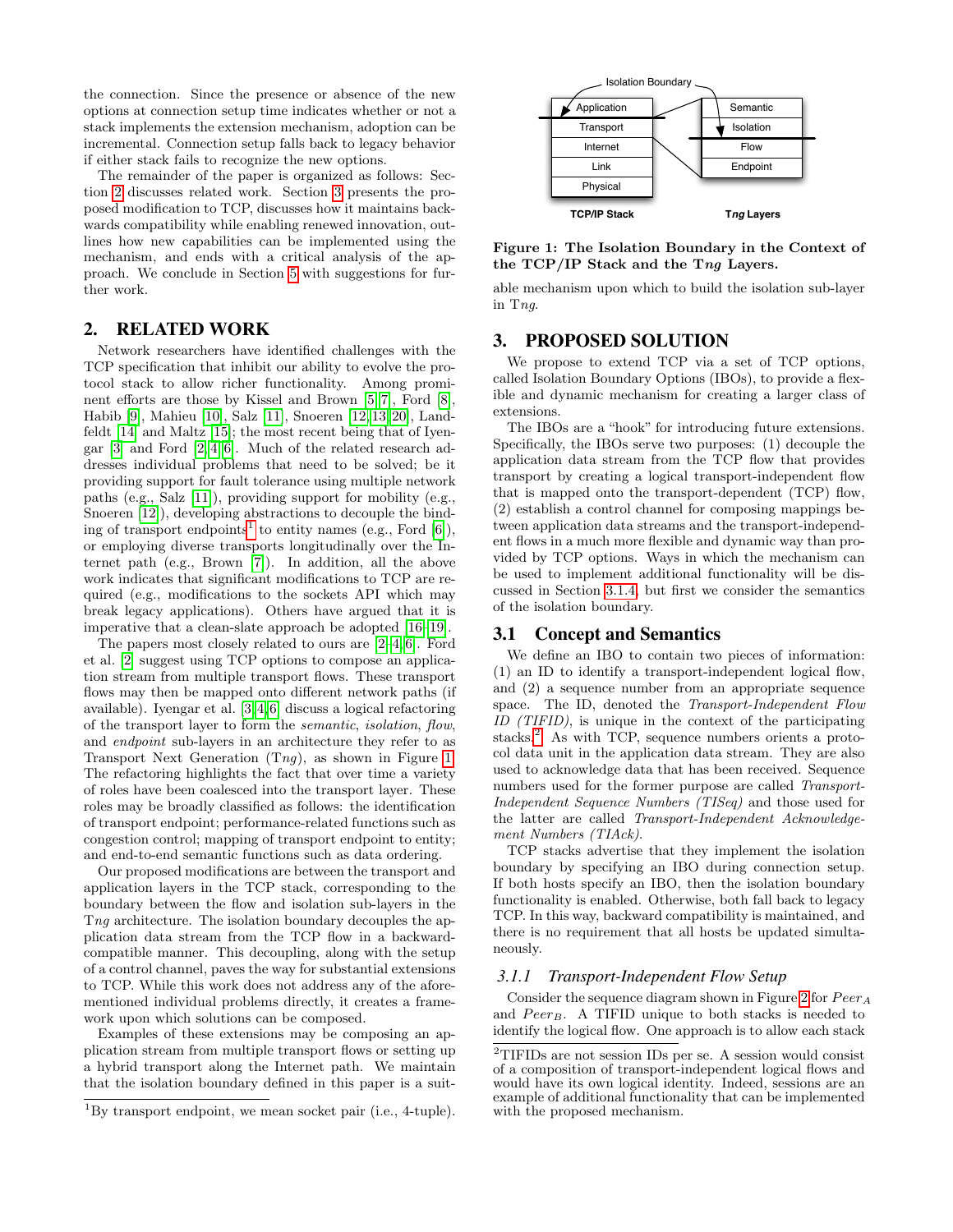

<span id="page-2-1"></span>TIAck are zero when not in use

Figure 2: Sequence Diagram of the Exchange of Isolation Boundary Options During Connection Setup.

to select one half of the TIFID. In this case,  $Peer_A$  defines the first half of the TIFID using a random value. It also initializes the TISeq number, using a random value, to define its transport-independent sequence space and establishes a mapping between the TISeq and the TCP sequence number. These partial TIFID and initial TISeq are sent to  $Peer_B$  in the SYN packet containing an isolation boundary option.

Upon receipt of the SYN packet,  $Peer_B$  defines the second half of the TIFID using a random value and also defines its TISeq number using a random value to establish its transport-independent sequence space. Finally, it sends the completed TIFID and its TISeq back in the SYN+ACK TCP header, making sure to acknowledge the TISeq it received from  $Peer_A$  using the TIAck field.

Upon receipt of the reply,  $Peer_A$  notes the completed TIFID, which uniquely identifies the flow. It returns an ACK packet as the final phase of the three-way handshake, making sure that it acknowledges the SYN it received using a TIAck.[3](#page-2-2) At this point, transport-independent flows in each direction have been established, along with the associated bidirectional TCP connections. The transport-independent flows constitute a control channel through which the two stacks are able to negotiate and coordinate additional functionality in TCP.

#### *3.1.2 Transport-Independent Flow Close*

Next, we consider how to close a transport-independent flow and release resources. The primary mechanism for a graceful close is a message exchange on the control channel. Alternatively, a graceful close of the underlying TCP connection, i.e., in response to a FIN packet, causes the state associated with the transport-independent flow to be cleaned up. Ultimately, as with any protocol operating over an unreliable communications channel, the use of protocol timeouts are unavoidable. A timeout triggered within TCP would propogate up to the transport-independent flow and either cause it to close or cause it to attempt a reconnection.

#### <span id="page-2-3"></span>*3.1.3 Re-Synchronization*

At any time during the life cycle of the transport-independent flow, the connection may be re-synchronized by exchanging IBOs in a new TCP three-way handshake. Typically, IBOs are exchanged again when flows resume operation after a TCP disconnection or when communication becomes impossible due to an address change. After resynchronization, both stacks may safely discard state associated with the old TCP connection. Because the data structures were created when the isolation boundary was set up during the original three-way handshake, the transportindependent flows can be synchronized to a new TCP connection. The procedure for resuming operation after disconnection is the same as for creating a new connection except that the previously completed TIFID is used instead. Since the TIFID is already complete, the receiving stack looks up the isolation boundary information corresponding to the complete TIFID and resumes the flow rather than create a new one. The exchange of SYN and SYN+ACK packets in this case allows the stacks to re-synchronize by exchanging the TISeq numbers where they left off at the time of the disconnection. Re-synchronization attempts are also validated by TISeq numbers that logically fit within the current state of the flow similar to how TCP validates sequence numbers.

#### <span id="page-2-0"></span>*3.1.4 Use of the Control Channel*

At the conclusion of a successful setup phase, a control channel exists between the two stacks. At this point, data channels to serve the application's data stream will be set up subordinate to the control channel. These are set up in a similar fashion to the control channel and are separate transport-independent flows. Requests and responses that implement additional functionality on top of TCP are communicated across the control channel. The following are some of the possiblities. In each of the cases, the control channel provides a mechanism for composing or manipulating transports of various kinds.

- Resuming After a Disconnection. The ability to resume after a disconnection is a direct consequence of implementing the Isolation Boundary and is discussed in Section [3.1.3.](#page-2-3)
- Multihoming. Such support can only be possible if we decouple flow identification from the transport endpoint identification. Since we can do so given the Isolation Boundary, we can construct a virtual flow which may be mapped to transport connection over different networks. This requirement was also identified in MPTCP [\[2\]](#page-5-1).

Sophisticated possibilities of striping a virtual flow onto multiple transport connections (operating over different network paths) may also be realized — for reliability purposes. In these cases, the question of how to map the transport independent sequence space onto multiple TCP sequence spaces must also be carefully considered.

- Migration. Given the extensions of resuming after a disconnection and support for multihoming, we can envision the possibility of migrating the mapping of a virtual flow from one transport connection to another.
- Hybrid Transports. With a control channel in place, the communicating peers can construct a hybrid transport. The control channel allows the peers to share information regarding appropriate application gateways. While the peers converse over a (typical) packet-switched transport connection, the respective gateways may be requested (by the peers) to setup a circuit on their behalf. Once the circuit is in place, the peers may

<span id="page-2-2"></span><sup>3</sup>Note that unlike conventional TCP options, the IBOs are acknowledged in the above exchange as part of the three-way handshake. If the options in either direction were removed, by a middlebox perhaps, then both stacks would become aware of it and fall back to legacy behavior.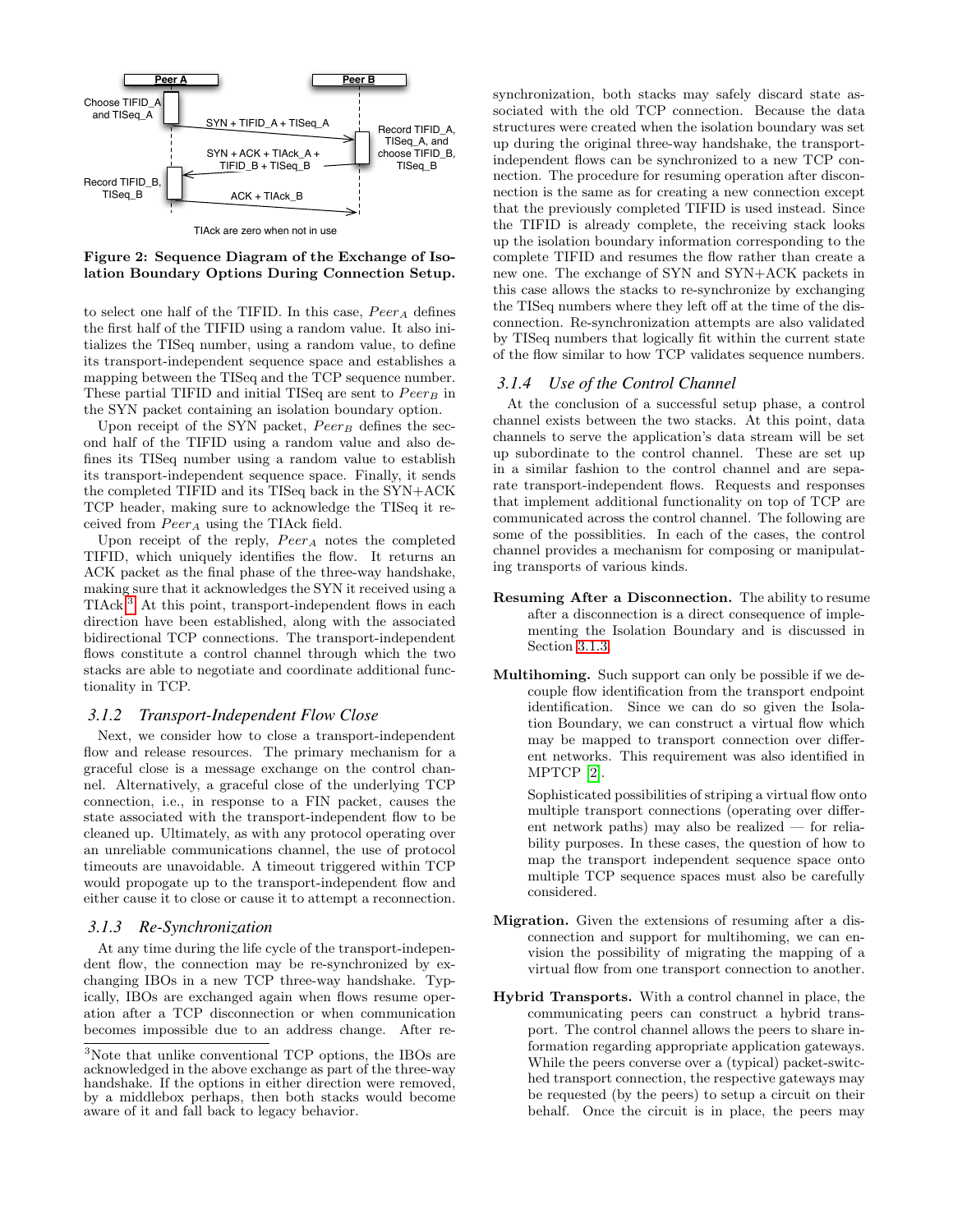setup transport connections to the application gateways and later migrate the virtual transport for the packet-switched transport to the hybrid transport connection.

The precise protocol for the control channel is the subject for future discussion among the community but it is envisioned that the protocol will be extensible in order to remain flexible in the face of future requirements. Clearly, setup and teardown messages will be required. The means for determining the capability of the remote peer will also be necessary.

#### *3.1.5 Lightweight Isolation Boundary Operation*

Up to this point, the isolation boundary option defined for TCP provides increased functionality by creating a control channel that is used by the stacks to negotiate and implement new functionality. Not all transport connections need the full extensibility (and heavier weight) of a control channel. We therefore define a variant of the IBO which still provides transport independence for data but does not create an out-of-band control channel. To distinguish between the two variants, we call the first Isolation Boundary Option  $\sim$  Control (IBO-C), the variant discussed so far, and the second Isolation Boundary Option – Data (IBO-D). Both types are established in the same way as discussed in Section [3.1.1.](#page-1-5) IBO-C allows protocol designers great flexibility in adapting TCP's behavior. Normally IBO-D is used for a subordinate data channel, but in lightweight operation has no associated control channel. Two stacks negotiate the use of light-weight operation if either stack advertises an IBO-D during the initial flow setup. This admits a simpler transitional implementation.

The IBO-D establishes an opaque flow onto which an application data stream is mapped. Because the flow is opaque, the only capability added to TCP by the option is the separation of the transport-independent flow from the underlying transport connection. However, this is sufficient for IBO-D to support resuming after disconnection and migration. These capabilities are useful to applications even if there is no need for any other functionality.

#### *3.1.6 Mapping Sequence Spaces*

A one-to-one mapping of the transport-independent to the TCP sequence space is straightforward. Connection setup establishes the initial mapping. During a transfer, the sequence numbers advance in synchrony as data is successfully acknowledged by the transport layer. Because of the implicit synchronization, there is no need to explicitly send the TISeq and TIAck numbers after the three-way handshake.

The synchronization between the TISeq and corresponding TCP sequence numbers is lost if the transport connection is lost. During reconnection, the correspondence between the TISeqs and the new TCP sequence numbers is re-established, thereby resuming reliable communications at the same point where the flows left off in the application data streams.

We note that other mappings between the transport independent and TCP's sequence numbers are possible depending upon the functionalities being implemented by the stack over the control channel. For example, multiple data connections may be setup and data striped across the the connections to take advantage of multiple paths for resilience or throughput purposes.

# 3.2 A Strawman Wire Protocol

To assess the feasibility of a backward-compatible TCP isolation boundary, we now imagine one possible implementation of the TCP isolation boundary option.

We define an option with explicit fields for the TIFID, TISeq, and TIAck. The full compliment of fields are likely not needed in each phase of connection establishment. As such, the bit field definitions below can be considered a worse case, consuming most of the remaining option space during connection setup. A more frugal mapping of concept to bits is certainly possible.

A TCP header may consist of up to 40 octets of options. Over the years, a number of options have been defined. Hence, the space available for new options has become constrained. Note that even though almost the entire remaining options space during establishment is consumed for the IBO, the role of TCP options to allow for extensibility can now be assumed by the control channel in a far more flexible manner.

At connection setup time, there are already four TCP options in common use: window scaling, time stamps, maximum segment size, and selective acknowledgments permitted. Factoring in the 19 octets these options require, 21 octets out of 40 are still available during connection establishment. A simple approach uses 20 of the remaining octets to implement the isolation boundary.

The first field of 48-bits contains the Transport-Independent Flow Identifier (TIFID) which labels the flow independent of the underlying transport. As the TIFID only needs to be unique within the context of the two end hosts, the requesting process specifies a locally unique value for the first half of the TIFID and the responding process later specifies the second half of the TIFID. Thus the TIFID is guaranteed to be unique to both stacks. During the time that the TIFID is partially specified, the second half is set to zero.

The isolation boundary between the upper protocol layers and the transport is further strengthened by two 48 bit protocol-independent sequence spaces, one for each flow direction.<sup>[4](#page-3-0)</sup> As with TCP, the two endpoints select initial Transport-Independent Sequence Numbers (TISeq) during the three-way handshake. Transport-Independent Acknowledgement Numbers (TIAck) are returned to acknowledge the receipt of the SYN packets.

The TISeq are mapped onto the protocol-dependent sequence numbers of the underlying (TCP) transport and remain synchronized with them as long as the transport connection is active. When a transport sequence number is incremented, so is the TISeq.

## 4. CRITICAL ANALYSIS

Any change to TCP will appropriately be met with a critical eye. Protocols and practices have evolved from the widespread use and development of the Internet creating dependencies on TCP. We have argued that TCP should admit a smooth transition to new functionality in order to minimize the cost of transition for network operators and users. In this sense we now turn our attention to the interaction with existing protocols and practices. We assume for the

<span id="page-3-0"></span> ${}^{4}\mathrm{The}$  TIFID and the sequence number fields were chosen to be as large as possible as a compromise between providing better support for large congestion windows and the number of option bits available.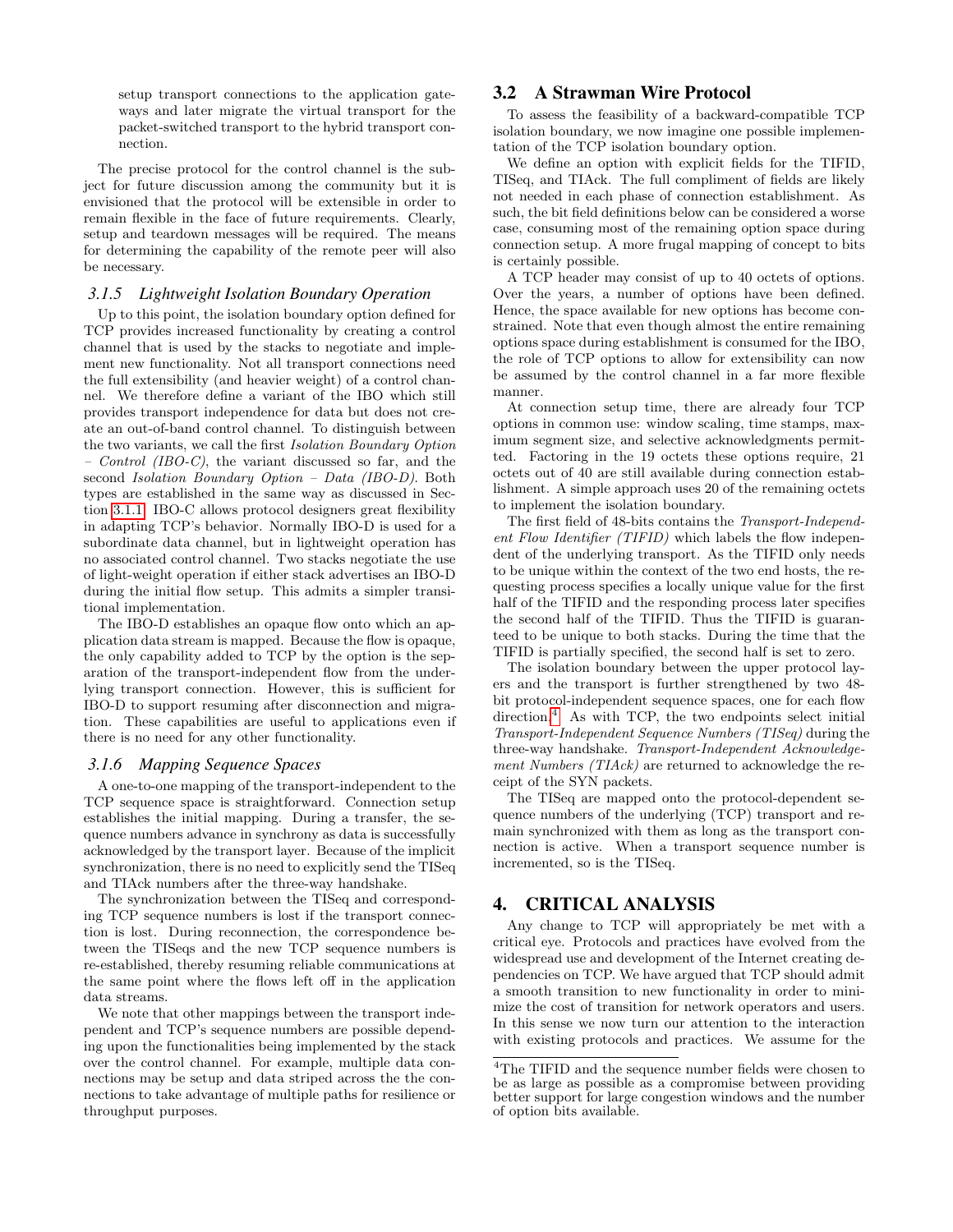sake of this analysis the strawman wire protocol previously described.

# 4.1 TCP Option Space

In considering the plausibility of an IBO for TCP, it was critical to assess the space available in the TCP header. We focus on options that are considered mandatory or in common use in implementations. As a distinction, the validity of many options depends on the state of the connection. During the three-way handshake the following options need to be supported: Maximum Segment Size (RFC793, four octets), Window Scaling (RFC1323, three octets), Selective Acknowledgement Permitted (RFC2018, two octets), and Time Stamp (RFC1323, ten octets). Based on our analysis, there is sufficient room for the 20 octets that the two isolation boundary options require.

## 4.2 Incompatible Options

Due to the limited TCP option space, not all options can be supported simultaneously. Here we address several other options that are valid during the three-way handshake. We will disregard the Alternate Checksum Option (RFC1146) and the Partial Ordering Option (RFC1693) since according to the TCP Roadmap (RFC4614), there is a lack of interest in these protocols. The TCP Roadmap also notes that T/TCP (RFC1644) has a serious defect. TCP MD5 (RFC2385) and the follow-on TCP Authentication Option (RFC5925) are used to protect BGP and LDP and hence are likely not to benefit from an isolation layer. Since these are concerned with protecting the infrastructure itself and are not used for user traffic, we need not concern ourselves with compatibility. The last protocol we consider is the Quick-Start Response (RFC4782). This protocol is experimental, and it remains to be seen if there will be widespread adoption. If the IBO and Quick-Start were both to come into common usage, then the contention will need to be resolved by omitting some option from the SYN and SYN/ACK packets.

## 4.3 Performance

The lack of field alignment, regardless of which option causes it, may lead to degraded performance for some network stacks due to the misaligned memory accesses that may require individual octet manipulations. In the case of the IBO, a peer stack may see degraded performance whether or not it supports isolation. Since the IBO is only valid during the three-way handshake, their processing is off the critical data path and thus should not adversely affect performance.

# 4.4 Simplicity

With regard to simplicity, the isolation boundary directly implements only (1) the decoupling of a transport independent flow from the transport connection, and hence, from the network endpoint identifiers involved, (2) provides a means for keeping track of where the conversation is in the flow, and (3) provides for the establishment of a control channel upon which additional functionality can be built. The immediate implication is that multiple TCP connections can be associated with one flow over its lifetime with multiplexing opportunities in both time and space. Clearly the first two make re-synchronization possible. We go no further with the third at this time other than to acknowledge that the possibility of using the control channel to extend the service TCP offers through inexpensive, out of band signaling. This is done with the expectation that other protocol designers will use this mechanism to extend TCP's functionality in the future.

# 4.5 SYN Cookies

SYN cookies [\[21\]](#page-5-19) mitigate a serious vulnerability in TCP. A server must maintain state in its SYN cache for each connection attempt received. An attacker can easily exploit this and fill up the SYN cache by simply crafting TCP SYN packets to overwhelm the server. Normally the SYN cache records the state that is required to establish a TCP connection. The IBO would also have to be recorded in the SYN cache. When a server is under attack, it instead responds with a SYN cookie that maintains minimal state and allows the server to continue to serve new connection requests but in a degraded mode of operation. Like most options, the IBO will not be preserved when a server is operating under attack. Because the isolation boundary is backward compatible, a server in this mode will continue to operate in a classic TCP fashion.

# 4.6 Middleboxes

A TCP connection that makes use of the IBO behaves identically to a TCP connection that does not. The primary concern with respect to the IBO is intrusion detection/prevention systems. If one of these systems encounters an as yet unknown IBO, it may do one of two things. It may either remove the offending option or it may discard the offending packet. From the concern of not degrading responsiveness as perceived by the user, the first option is preferred. The first option will simply cause TCP to fall back into a classic operation mode. The second, however, will be a needlessly dropped packet that forces the user to wait for retransmission in order to fallback to a legacy mode of operation. This would be perceived by the user as unresponsive but could be mitigated by the client sending two SYN packets, one with and one without the IBO. The client would then prefer the connection that supported Isolation and simply reset the other.

## 4.7 Security

As a design goal, the isolation boundary should have security characteristics that are no worse than TCP. The primary vulnerability of use of the IBO is that it allows resynchronization of a connection from any network address. If an attacker knows critical information about the current connection state, it is possible to hijack an existing connection from anywhere else on the Internet, but an attacker must know the TIFID and the TISeq numbers of the current set of unacknowledged data.

In order for an attack to be successful, the attacker must have knowledge of the full conversation from the point of instantiation. The TIFID is only exposed in the three-way handshake and cannot be easily guessed due to its length. The TISeq numbers need to be derived from the initial sequence numbers, the current TCP sequence numbers, and the fact that TCP sequence number roll-over may have occurred. In other words, the attacker needs to know the TIFID and the count of all the octets that pass by in either direction in order to falsify the reconnect request.

If the attacker is not on the data path between the parties in the connection, then the attacker must have a collaborator